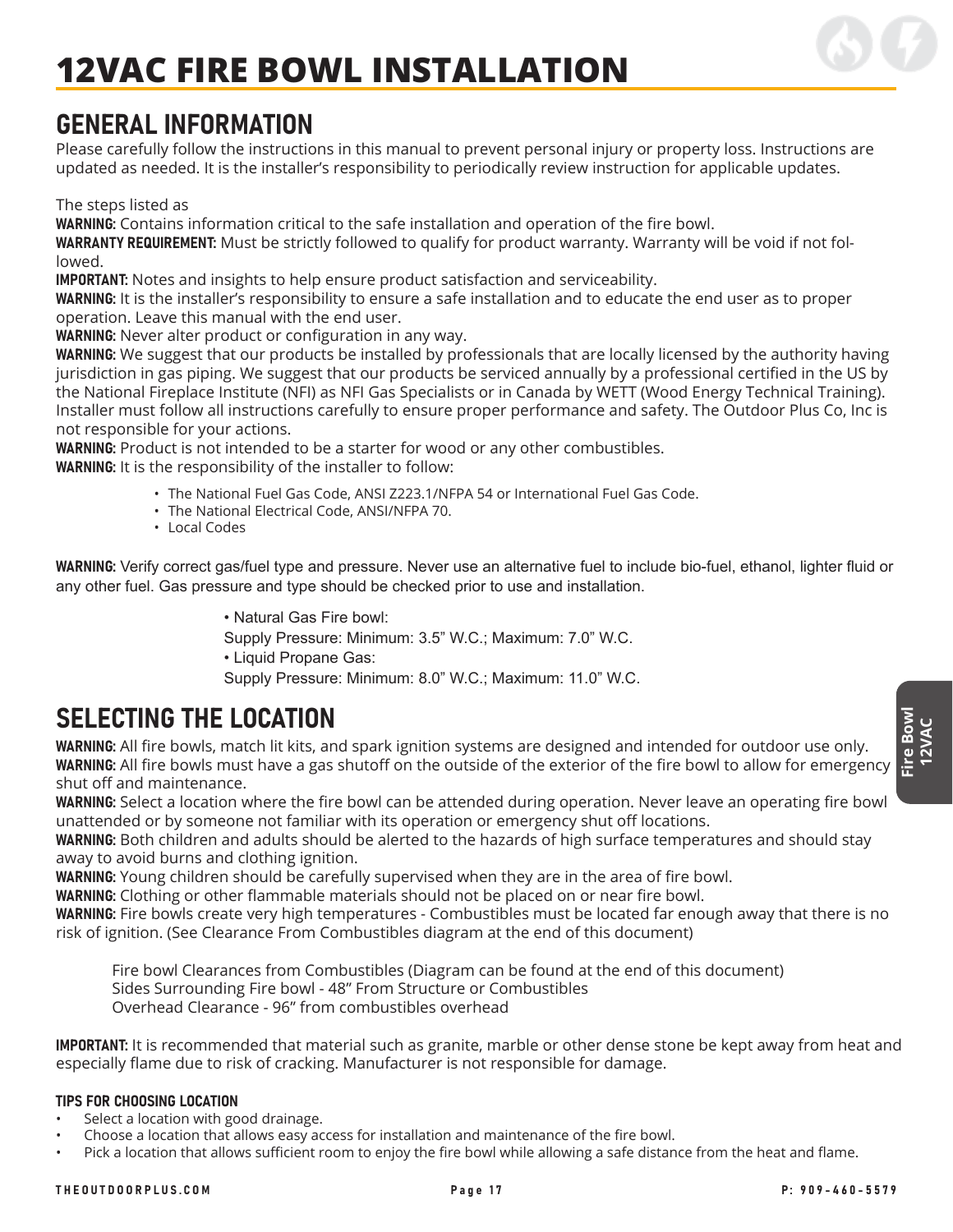

### Gas and Electricity Requirements

FUEL TYPE - Before making gas connections, ensure appliance being installed is compatible with the available gas type. Check the label on the appliance to confirm appliance gas type.

GAS PRESSURE - Proper input gas pressures are required for optimum appliance performance

#### **GAS PRESSURE REQUIREMENTS**

| Pressure       | Natural Gas           | Propane              |  |  |  |
|----------------|-----------------------|----------------------|--|--|--|
| <b>Minimum</b> | 3.5" W.C. / 1/8 psi   | 8.0" W.C. / 1/3 psi  |  |  |  |
| Nominal        | 7.0" W.C. / 1/4 psi   | 11.0" W.C. / 1/3 psi |  |  |  |
| Maximum        | 14.0" W.C. / 1/2" psi | 14.0" W.C. / 1/2 psi |  |  |  |

#### **WIRE GAUGE REQUIREMENT BASED ON DISTANCE**

| Distance<br>in Feet | 10 ft.   | $20$ ft.                                                              | 30 ft.          | 40 ft.   | 50 ft.                                              | 60 ft. | 70 ft. | 80 ft. | 90 ft. $+$ |
|---------------------|----------|-----------------------------------------------------------------------|-----------------|----------|-----------------------------------------------------|--------|--------|--------|------------|
| 6AWG                |          | 12 VAC   12 VAC   12 VAC   13 VAC   13 VAC   13 VAC   13 VAC   13 VAC |                 |          |                                                     |        |        |        | 14 VAC     |
| 8AWG                | 13 VAC 1 |                                                                       |                 |          | 13 VAC   13 VAC   13 VAC   13 VAC   14 VAC   14 VAC |        |        | 14 VAC |            |
| 10AWG               | 12 VAC 1 |                                                                       | 13 VAC   13 VAC | 14 VAC 1 | 14 VAC                                              |        |        |        |            |
| 12AWG               | 13 VAC   | 13 VAC   14 VAC                                                       |                 |          |                                                     |        |        |        |            |

#### **ELECTRICAL REQUIREMENTS**

The Electronic Ignition System operated on 12 Volts power ONLY DO NOT power using 110 Volts - Damage WILL RESULT

#### Acceptable Input Voltages to Supplied 12 Volt AC Control Panel:

110/120 VAC 60HZ

- Low voltage safety isolation transformer for swimming pool/spa and submersible fixtures in rainproof enclosure
- Mount at least 1ft. above ground with arrows facing up (arrows shown on the front of the control panel cover)
- Not for use with dimmers

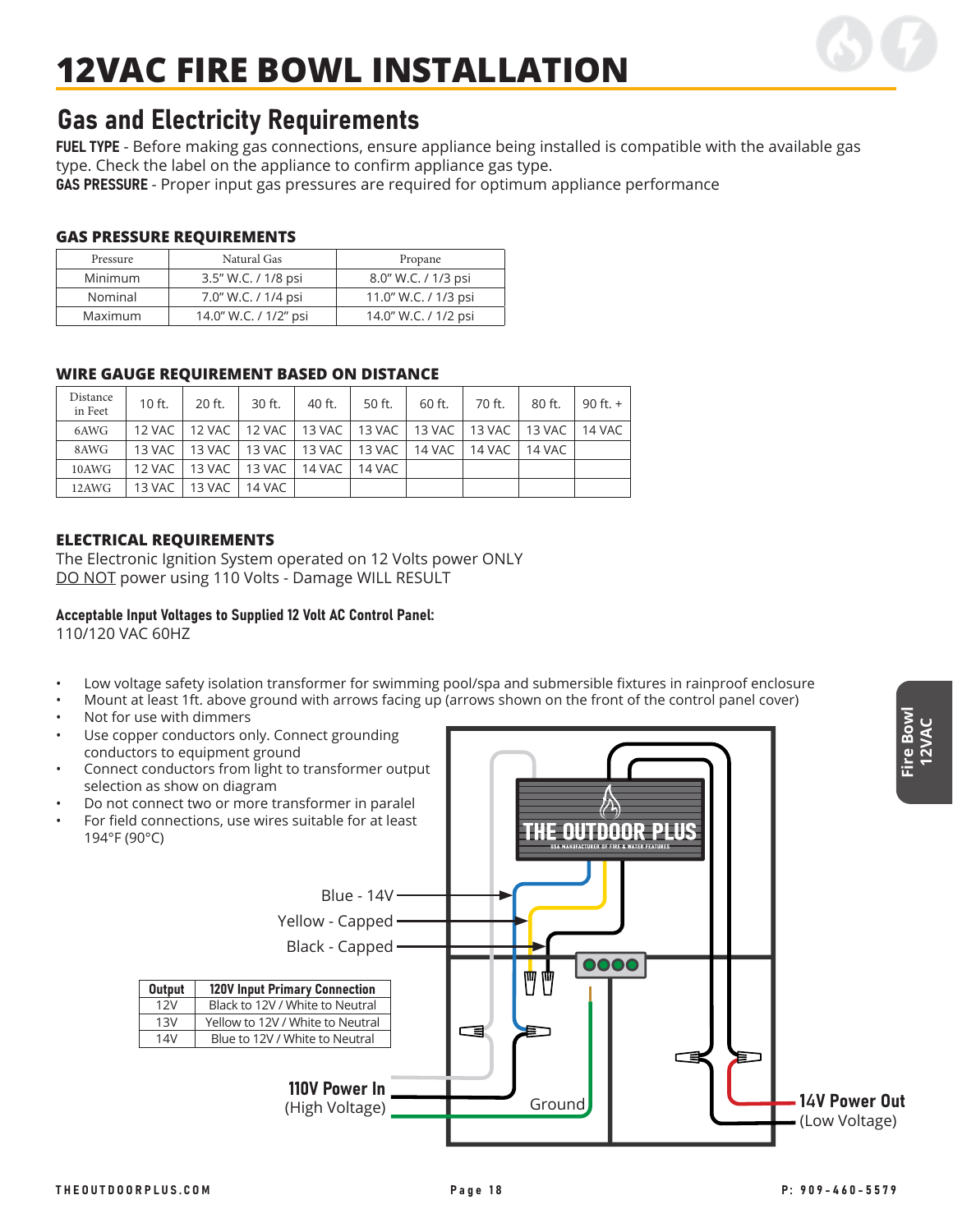

### RUNNING GAS LINES

- The gas piping shall be installed underground between to each fire bowl. The piping shall be reduced to 1/2" NPT at each bowl.
- To eliminate unnecessary pressure drop, ensure the pipe length and amount of elbows used is minimized.
- Yellow corrugated flex lines should not be used. ONLY use stainless steel whistle free hoses
- Gas lines should be centered in the middle of the column.



- MOUNTING ON PILLAR/WALL<br>• Secure mounting bracket to mounting location with anchors rated for material being affixed. (Anchors not supplied by The Outdoor Plus.)
- Avoid grout seams when installing anchors
- Center cutout hole must be no larger than 4" inches square or diameter. Any larger and the mounting bracket will not have enough area to be properly secured.
- Use bracket to locate and mark the hole location.
- Do NOT kink or sharply bend any of the stainless steel gas lines.
- Do NOT use yellow corrugated gas lines.
- Key Valves near the bowl are recommended for flame adjustment.

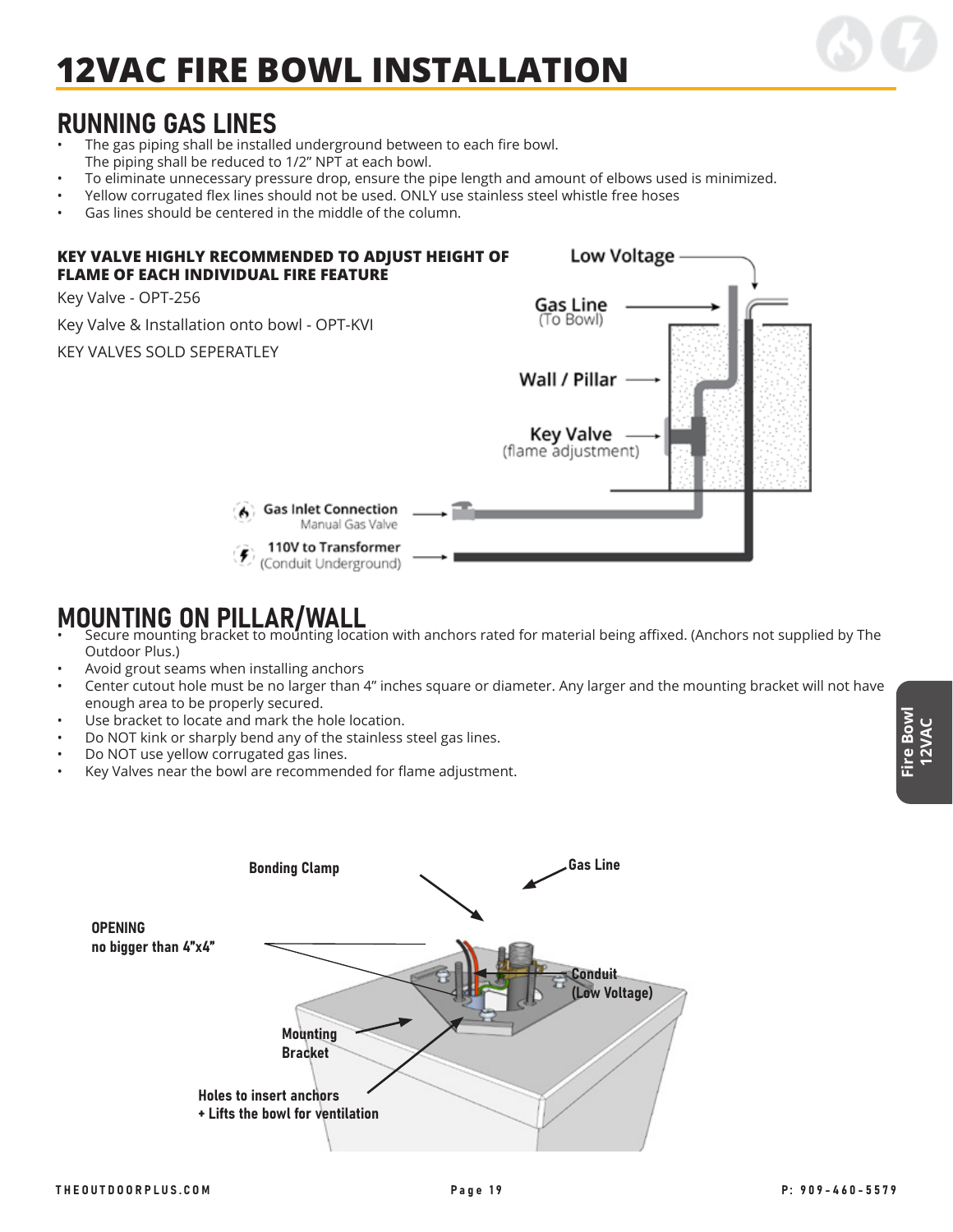

## INSTALLATION OF FIRE BOWL

**WARNING:** We suggest that our products be installed by professionals that are locally licensed by the authority having jurisdiction in gas piping.

**WARNING**: We suggest that our products be serviced annually by a professional certified in the US by the National Fireplace Institute (NFI) as NFI Gas Specialists.

**WARNING**: Confirm this appliance is built for gas used – natural gas or propane. Do not use natural gas appliance with propane. Do not use propane appliance with natural gas.

**WARNING**: To prevent damage, unhook fire bowl from gas supply for pressure leak tests.

**WARNING**: Fuel line sizing is the responsibility of the installer and must be able to supply the stated maximum BTU for the product. **WARNING**: Burn Testing- It is the responsibility of the qualified installer to test for gas leaks at all connections.

**WARNING**: When filling the pan with lava rock and/or decorative glass, follow directions on the following page

**WARNING**: Gas Plumbing Connections: Use only joint compound or tape that is resistant to all gases. Apply joint compound to all male pipe fittings only- do not use joint compound onto flared/tapered fittings. Be sure to tighten every joint securely.

**WARNING**: For systems with an extended or detached valve box the area in which the valve box is installed must conform with all installation requirements to include but not limited to location, construction, venting and local codes. Failure to do so may result in personal injury property damage or explosion.

**WARRANTY REQUIREMENT:** Warranty is void if product is altered.

- Plan your project well in advance to comply with all instruction and codes and allow for access and serviceability of the product.
- Purge gas lines of air.
- Perform all leak test with leak detector or leak reactant.
- Verify correct gas type and pressure.
- Perform leak test on main gas supply. Repair leaks as necessary.
- Shut Off Gas Supply and Power to fire-pit.
- Connect fire-pit to main gas supply.
- Turn on gas supply and perform leak test on all inlet connections. Repair as needed.
- Position fire bowl safely with access to all gas connections for testing.
- Light fire bowl. It may take several cycles to purge air from the lines.
- Once fire bowl is lit perform leak test on all gas connections. Repair as needed.
- Turn off fire bowl and allow to cool.
- Apply media
- Turn on fire bowl again and perform leak test with media correctly installed. If gas leak is detected verify correct media application and repair as needed.
- If key valve is installed, adjust flame to desired height. (Never alter the product configuration)
- Set fire bowl in properly constructed enclosure
- Verify correct operation and lighting.
- Review safety manual with end user and instruct not to change/ modify fire bowl or media.
- Leave manual with end user.

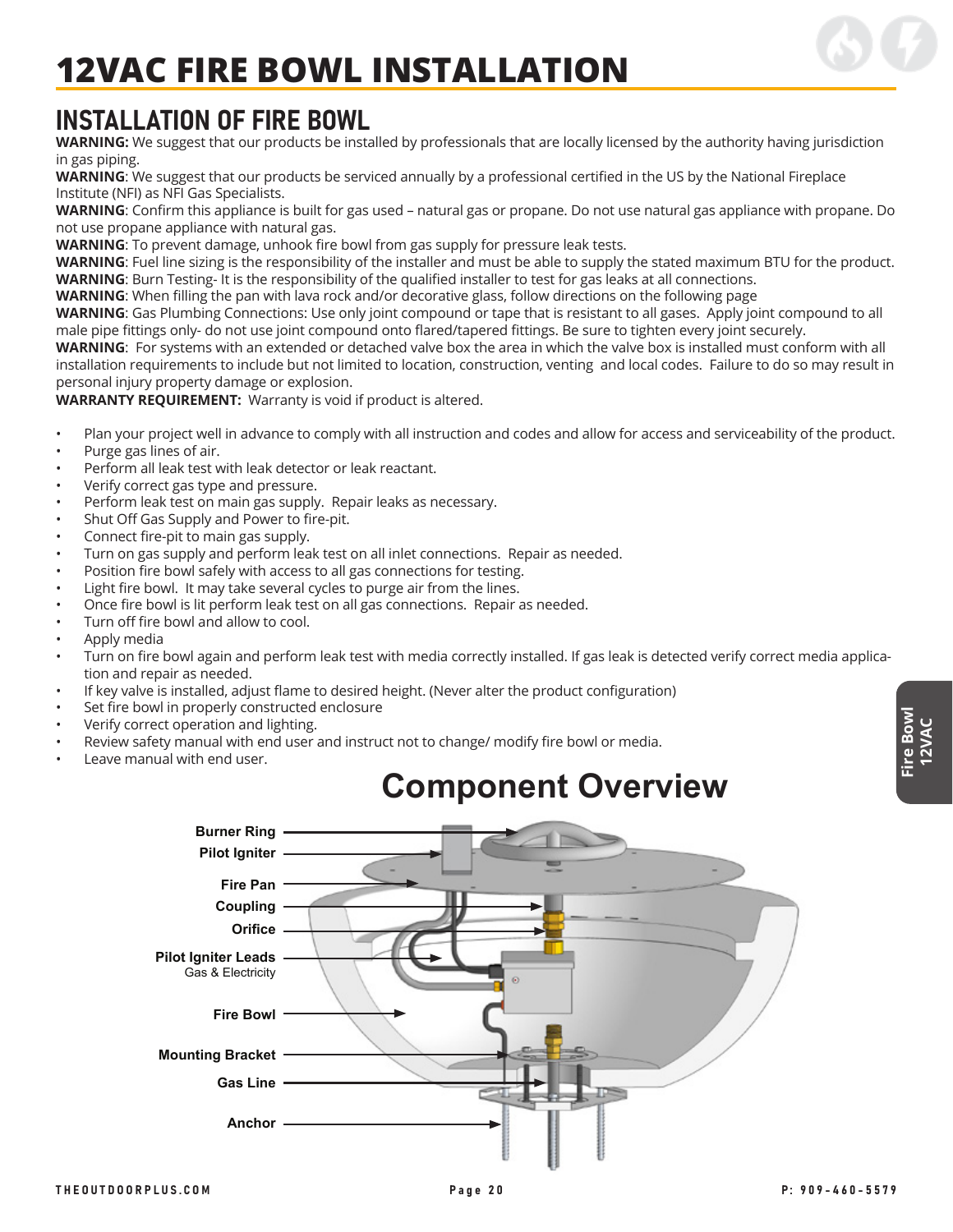## INSTALLATIONS OF ELECTRONIC IGNITION SYSTEM

1. There is a bowl with both a gas riser and the electrical conduit with low voltage wires stubbed up inside the bowl. It is preferred to stub the gas riser centered in order to ensure the fire ring is centered in the bowl once installation is complete. (See diagram 1)

NOTE: Do NOT seal the bottom of the bowl. Drainage and Ventilation MUST be provided in the bowl. Use the mounting bracket provided to ensure ventilation and drainage

2. Apply pipe dope/plumber's tape to the gas stub and thread the box onto the gas riser (see diagram 2)

NOTE: Ensure the valve is upright. The coupling should be facing up and the gas should be threaded from the bottom of the valve box

NOTE: Leak Test – it is highly recommended to perform a gas leak test at this point in the install. Turn on the gas supply and then, using a soapy water solution spray the bottom of the Electronic Valve where it is connected to the gas line to ensure no leaks exist.

3. Diagram 3 shows the black and red wires protruding from the valve box have been connected to the low voltage wires from the electrical conduit using appropriate sized wire nuts.

NOTE: It is not required but it is recommended to fill the wire nuts with either dielectric grease or silicone prior to installing the wire nut. This will ensure a weatherproof electrical connection.

4. On the side of the Electronic Valve there are two connections for the Pilot Burner Assembly. The white 'quick connect' is the electrical connection and the brass plumbing fitting is the gas connection. There is a label next to these connections, "Attach Pilot Burner Here".

5. Diagram 4 shows the Electronic Valve after the Pilot Burner Assembly has been connected.

NOTE: The electrical connection for the Pilot Burner is a shaped connection thereby ensuring it can only be connected the correct way.

On one side of the box's connection, they will be two "ears" coming out of the connection. On the pilot, the electrical connection will have the same, black connection. There is a locking clip on the quick connect that will 'lock' the connection in place. To ensure a secure connection, make sure you hear a "Click" when inserting it .



**Electrical Connection on the end of the pilot igniter**





**Diagram 1**



**Diagram 2**



**Diagram 3**



**Diagram 4**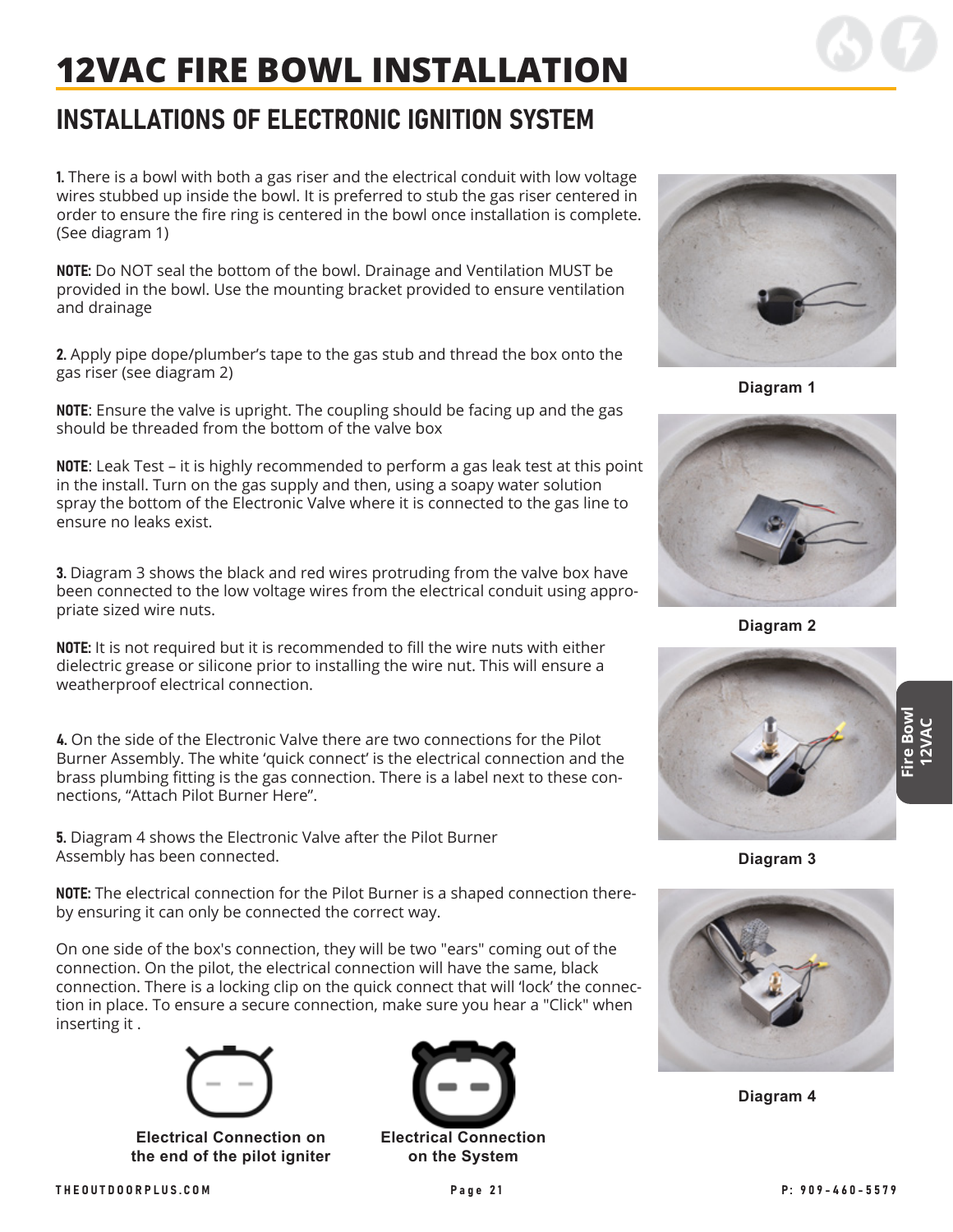6a. See diagram 5. When installing the fire ring for natural gas applications, a brass orifice will be installed between the system and the fire ring. Apply pipe dope to both ends of orifice and install, along with a coupling.

6B. See diagram 6. When installing the fire ring for propane applications, a brass "Air Mixer" will be installed between the system and the fire ring. Apply pipe dope to both ends of the Air Mixer and install, along with a coupling. This will create a space between the burner and the air mixer that prevents backfire.

NOTE: Air mixer MUST be installed such that the holes are facing down.

7. Lower the stainless steel pan and insert the burner's nipple through the center hole. The holes will be facing up but this is okay as the burners have drainage holes on their underside.



GAS FLOW (FROM GAS SUPPLY)



**Diagram 5**



**Diagram 6**



**Fire Bowl 12VAC**

## PROPERLY INSTALLED ELECTRONIC FIRE BOWL

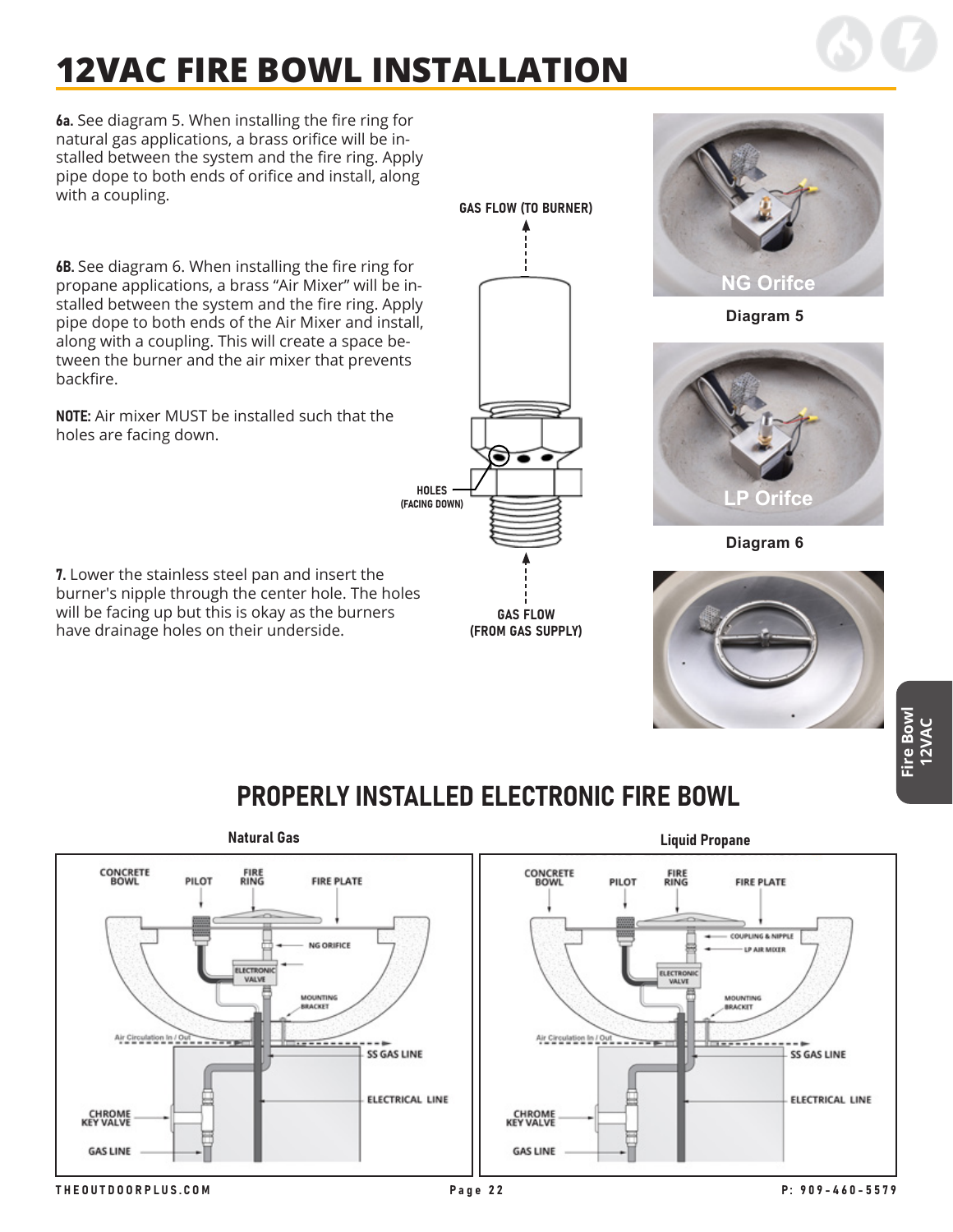

### ACCEPTABLE MEDIA FOR FIRE FEATURES

WARNING: Do not use any other material as filler/topping media inside fire features other than those listed below. Using improper media inside a fire feature could result in damage to property or injury to persons nearby due to media 'popping' or 'exploding' due to heat

#### LIST OF ACCEPTABLE MEDIA FOR FIRE FEATURES:

Fire Rated Lava Rock (or other Igneous Rock), Fire glass approved for use in fire features, Man-made stone for use in fire features (Reflective Material)

INSTALLATION NOTE: The use of media inside fire features is recommended because it enhances the look of the fire feature and improves its performance by forcing the gas emanating from the burner to mix as it passes through the media. This 'mixing' of gases creates an even flame throughout the feature and helps spread the flame from the Pilot Burner throughout the burner quicker than when there is no media. Recommended thickness of the media above the burner element is NO MORE than 2".



### INSTALLATION OF MEDIA IN FIRE FEATURES

There are several options when it comes to topping material for a fire feature; large lava chunks, fire glass and fire stones. In this example we are using 1" lava rock. You will need a layer that is 2" - 3" thick to properly cover the fire feature while at the same time allowing plenty of oxygen to mix with the gas coming from the fire ring. This lava rock is more expensive than the "filler" lava rock but is still fairly inexpensive and readily available in the BBQ section of most hardware stores.



No more than 1" of burning media should cover the burner. Adding more may cause damage





#### **Do NOT cover the top of the pilot.**

- Covering the pilot will cut off air required for ignition.
- Covering the pilot will retain heat and cause the system to overheat and malfunction

**Fire Bowl 12VAC**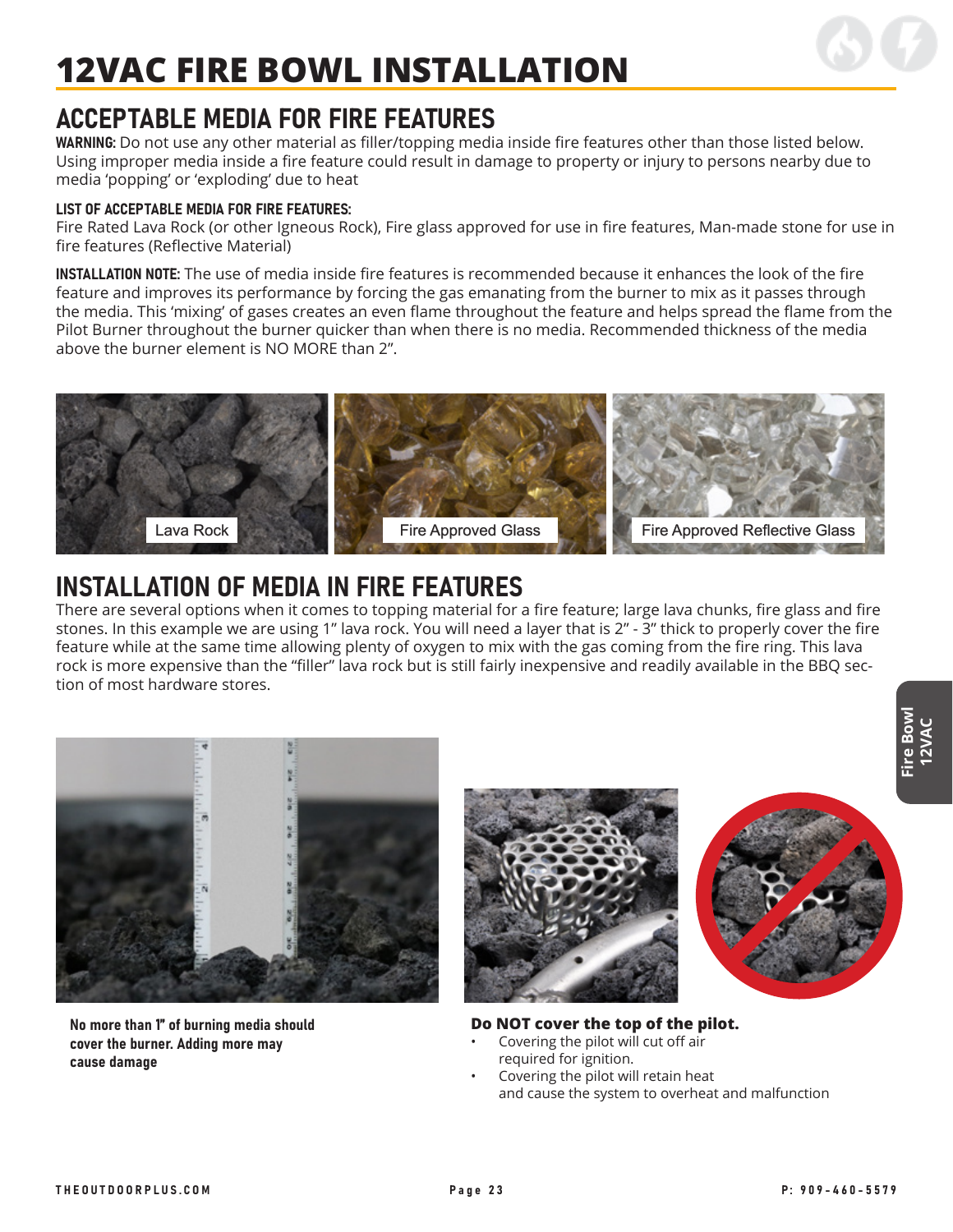

### FIRE BOWL OPERATION

WARNING: Before use, be sure to test all gas connection for leaks. Do not use fire bowl if there is any evidence of leaking gas.

If leaking gas suspected, turn off the main gas supply and repair immediately

WARNING: Do not use the fire bowl if any part has been submerged under water.

Immediately call a qualified technician to inspect the fire bowl

WARNING: Never use any material that is non-porous and holds moisture such as gravel, pebbles, river rocks, etc. This material, when heated, will cause moisture trapped inside to boil and fracture unexpectedly. This material is not sufficiently porous to allow heated steams to readily escape which can break and cause personal injury or damage WARNING: solid fuels shall not be burned in the fire bowl. Leaves, sticks, wood, paper, clothing, food, should be kept away from the fire bowl. Fire bowl is not for cooking. Make sure that there is no vegetation or other objects over the top or sides of the fire bowl that could interfere with safe operation. See "Clearance from Combustibles" diagram at the end of this document.

WARNING: If lava rock is wet, allow fire bowl to burn for 45 prior to coming within 15 feet of the fire bowl. WARRANTY REQUIREMENT: When not in use, the fire bowl must be covered.

IMPORTANT: INITIAL START-UP: It may be necessary to purge Air in the Gas Lines after system installation.

### FIRE FEATURE START UP

1. Prior to turning appliance on visually inspect fire feature to ensure debris such as leaves or other combustible material has not collected inside the feature which could burn and emit embers once the fire feature is turned on. Also ensure any person standing close to the fire feature is aware you will be turning the fire feature on prior to actually turning it on.

2. Turn fire feature on by turning on the electrical device used to power the fire feature.

#### Sequence of Operation during Ignition

Power is applied

Hot Surface Igniter (Glow Plug) becomes hot and 4 seconds later the Pilot Gas Valve opens Within 10 seconds of power application Pilot Flame should be visible (at night only) Within 10 seconds of Pilot Flame Ignition burner (fire ring/burner bar) should ignite

### FIRE FEATURE SHUTDOWN

Turn fire feature off by turning off the electrical device used to initially power the fire feature



**WARNING:** If fire feature fails to turn off completely (small flames still visible) Turn off gas supply using the manual gas shutoff.



**Fire Bowl 12VAC**

## MAINTENANCE

WARNING: Maintenance should be done by a qualified service technician. The appliance should be inspected before use and at least annually by a qualified service technician.

WARNING: Ensure gas and power are shut off and appliance is cool before servicing.

WARNING: Any guard or protective device removed for servicing must be replaced prior to operation.

Prior to Each Use 1. Inspect for debris in Fire Feature – remove debris prior to use

Semi-Annually

- 1. Visually inspect Pilot Burner for debris/insect infestation (spider webs)
- 2. Visually inspect burner holes for debris/insect infestation
- 3. Clean either of the above as necessary using compressed air.

#### Annually

1. Visually inspect Pilot Burner for excess corrosion due to heat and moisture.

2. Turn fire feature on to ensure proper operation.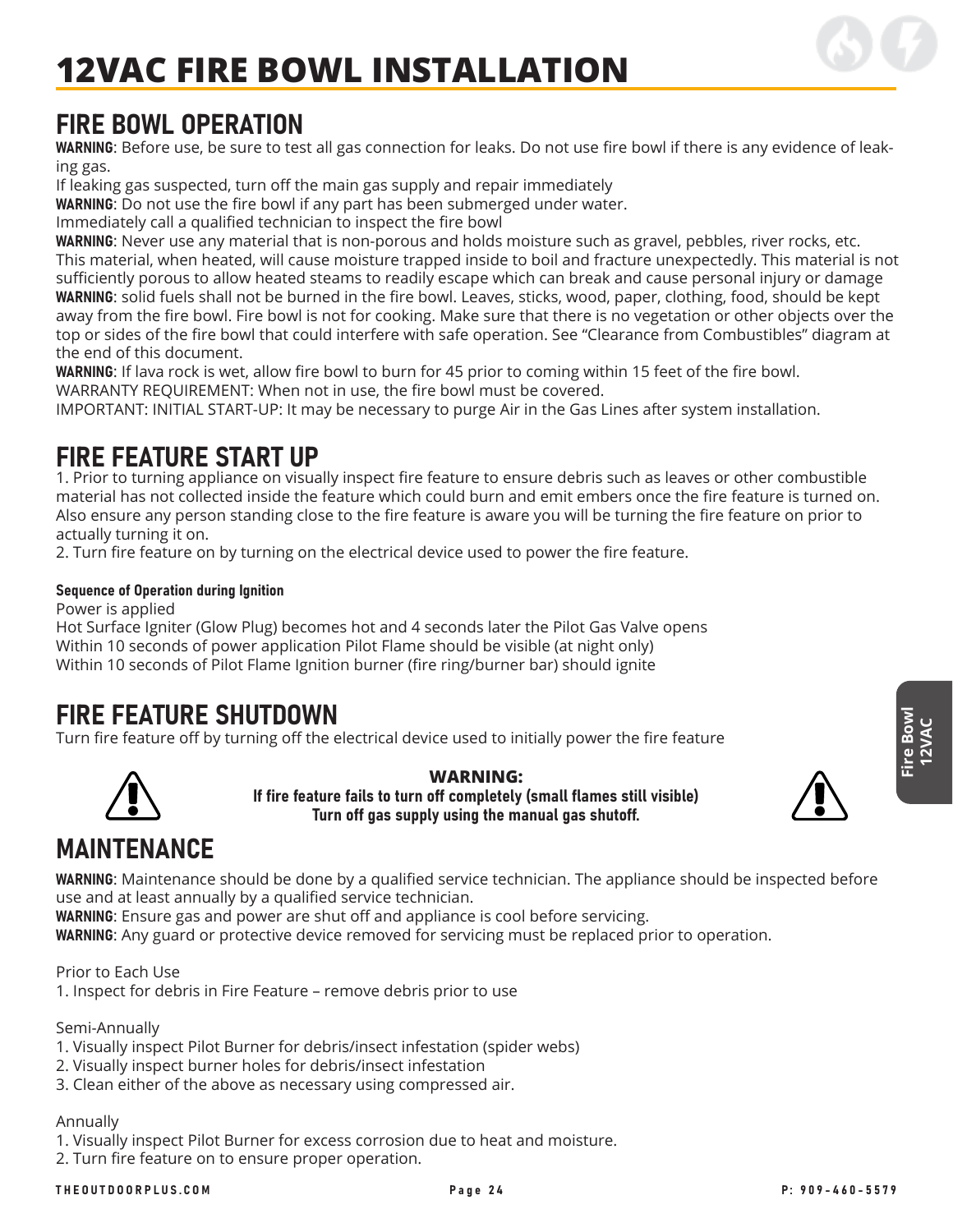

### TROUBLE SHOOTING

#### I installed the Electronic Ignition System, turned it on and nothing happened

When this occurs it is usually due to an electrical wiring / power issue. Check all your electrical connections thoroughly to ensure all wires at the transformer and inside the fire feature are connected properly. If it appears all wiring is connected properly, disconnect the wires at the fire feature, attach a Multimeter to the wires to confirm a minimum of 12 volts when the fire feature is turned on. If you determine that you do not have a minimum of 12 volts at the fire feature conduct the same test at the transformer to ensure the transformer is in fact producing a minimum of 12 volts. If you do have a minimum of 12 volts at the fire feature contact us for further assistance.

#### I installed the Electronic Ignition System, turned it on and I can see the glow plug glowing orange and I can hear gas flowing but it will not ignite.

There are two possible causes to this problem; Air in the Gas Line or not enough Electrical Current to the fire feature.

Air in the Gas Line - If a new gas line was installed and the air was never purged from it prior to installing the Electronic Ignition System then it may take several times of turning the fire feature on and off before the air is purged from the gas line. Here is how our system works; after you turn it on the glow plug will come on first followed by the Pilot Gas Valve opening 4 seconds later. For the next 180 seconds (3 minutes) the glow plug will cycle on and off every 30 seconds while the Pilot Gas Valve will remain on the entire time. Therefore if you are attempting to purge air from the gas line, turn the system on and leave it on for approximately 3 minutes. Then turn it off and then back on (no need to wait to turn it back on). Let the system run for another 3 minutes. Usually when purging air from a new gas line you will need to cycle the power several times as described above before gas begins to flow. If at any point you smell gas but still don't have ignition, attempt to light the pilot flame with a hand-held lighter. If the flame ignites when you light it by hand, go to the section below, "Electrical Current".

Electrical Current - If you have determined that air in the gas line is not the problem then most likely the failure to ignite is due to the fact the glow plug is not getting hot enough to ignite the gas. The reason a glow plug will not get hot enough is due to the fact it is not getting enough amps. Often times when troubleshooting electricians will check the electrical power and when they see they have a minimum of 12 volts they think everything is fine electrically so there must be a problem with the Electronic Ignition System. The problem is not due to the volts but rather the amps. The number of amps reaching the fire feature is heavily dependent on the gauge wire used between the transformer and the fire feature. Our Install Instructions require no less than 12 gauge wire be run for all fire features. Often times we learn that in many cases less than 12 gauge wire has been used and herein lies the cause of the problem.

Here is how you check to determine if enough Electrical Current (amps) are getting to the fire feature:

1. CAUTION: Turn off the gas supply prior to the next step.

2. Using a clamp on ammeter, clamp the ammeter around one of the wires providing power to the Electronic Ignition System.

3. Turn the fire feature on.

4. The amps you should see will range between 1.4 to 1.6 amps initially. Four seconds after being turned on the amps will jump to approximately 2.0 amps.

If you do not see the amps listed above AND the wire gauge used was less than 12 gauge wire – change the wiring. Otherwise contact us for further assistance.

#### I turned the Fire Feature off but I still see small flames emanating from the fire feature.

Turn the fire feature on, let the main fire ring light and then turn it off again – do this several times. Small pieces of debris from the gas line can get caught in the main or pilot valve thereby preventing it from closing all the way. This will sometimes happen with a new gas line. By cycling power you can often times dislodge the debris. If cycling power does not rectify the problem, turn the gas off using the manual gas shutoff and contact us for further assistance.

#### **THIS IS THE END OF THE INSTALLATION INSTRUCTIONS FOR FIRE BOWLS WITH ELECTRONIC IGNITION**